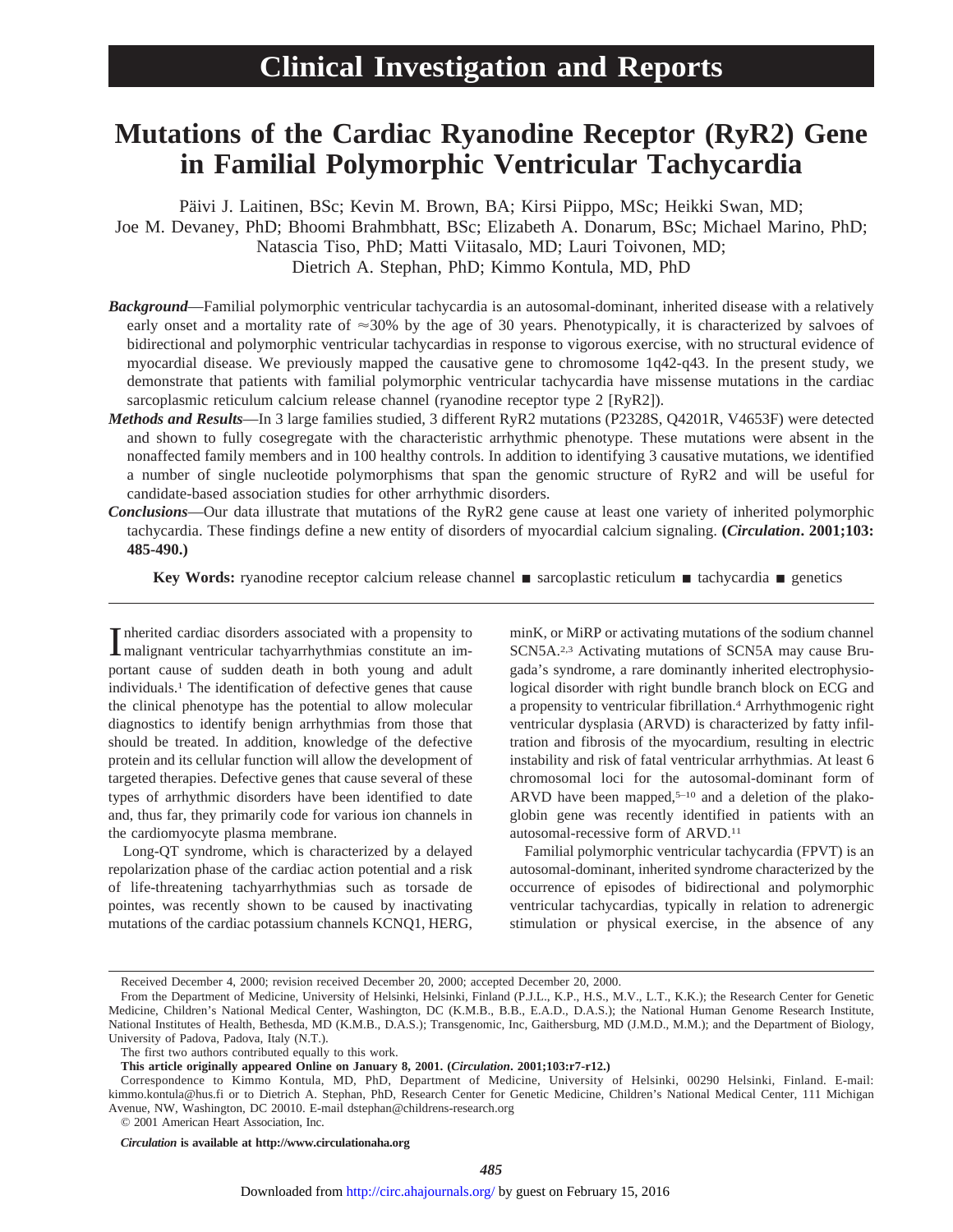

**Figure 1.** The pedigrees of the Finnish FPVT families. Deceased individuals are indicated with a slash, and mutation carriers without clinical symptoms with an asterisk.

evidence of structural myocardial disease.12–14 FPVT shows a highly malignant course, with estimates of mortality ranging from 30% to 50% by the age of 20 to 30 years.12,14 Recently, we described the clinical characteristics of FPVT in 2 Finnish families and assigned the disease locus to chromosome 1q42-q43.14 Now we report the identification of mutations in the cardiac calcium release channel of the sarcoplasmic reticulum (RyR2) as the cause of FPVT.

## **Methods**

#### **Families With FPVT**

The clinical characteristics of families 1 and 2 were reported previously.14 Since then, we identified 2 additional families (families 3 and 4) with similar phenotypic characteristics (Figure 1). All families had a history of sudden unexplained death at an early age, and the index case of each family presented with frequent ventricular premature complexes and/or polymorphic ventricular tachycardia. On the basis of these exercise-induced ventricular arrhythmias or obligate carrier status, the total number of affected individuals in the 4 families was 30.

The control DNA samples from apparently healthy Finnish blood donors were provided by the Finnish Red Cross Blood Service. Informed consent was obtained from all patients, and the study was approved by the Ethical Review Committee of the department and performed in accordance with the Helsinki Declaration.

## **Refining the Area of Linkage on Chromosome 1q42-q43**

To narrow the region of linkage in our previously described families and to test the hypothesis of 1q42-q43 linkage in the 2 new families, genotyping with a dense panel of highly polymorphic markers in the region was performed in the 4 families. Individuals were genotyped with the markers D1S179, D1S2712, D1S446, D1S2649, D1S235, ACTN2, AFM093XG5, D1S2680, D1S2850, D1S2678, and D1S2670. Primer sequences were obtained from the Genome Database (http://www.gdb.org/), and pairwise linkage analyses were performed as previously described.14

## **Mutation Screening of the Candidate Genes CHRM3, GNG4, and RyR2**

DNA samples from the probands of each family (Figure 1) and 2 healthy control individuals were screened for mutations in 3 candidate genes. The genes encoding the type-3 muscarinic receptor (CHMR3; Genbank #000740), the G-protein  $\gamma_4$  subunit (GNG4; #004485), and the cardiac ryanodine receptor (RYR2; #001035) are located at 1q42-q43 according to GeneMap 98 (http://www.ncbi.nlm.nih.gov). The Sanger Center Blast server was used to localize these genes more accurately to the region of interest. The genomic organization of CHRM3 (1 coding exon) and GNG4 (2 coding exons) were deduced using the Sanger Center unfinished sequence contigs. After polymerase chain reaction (PCR), both genes were directly sequenced using the ABI Prism 377 DNA Sequencer (PE Biosystems).

The gene encoding RyR2 was localized to the Sanger Center physical map using the Sanger Center BLAST server. The exonintron boundaries were determined from the National Center for Biotechnology Information's (NCBI) High Throughput Genomic Sequence database (http://www.ncbi.nlm.nih.gov/BLAST/blast\_ databases.html) by aligning the cDNA sequence against the genomic sequence. Primers to amplify the RyR2 exons (by N.T.) are available by contacting the authors. The RyR2 exons of 4 probands (1 from each family) were screened for mutations by 2 methods, denaturing high-performance liquid chromatography (dHPLC) analysis and direct sequencing of PCR-amplified DNA fragments, and compared with those from unaffected individuals. dHPLC analysis was performed for each PCR fragment on the Wave DNA Fragment Analysis System (Transgenomic) using a DNASep column (Transgenomic). Column temperatures were calculated using WAVEmaker software (Transgenomic). Affected samples were assumed to form heteroduplexes due to the dominant inheritance of the disease. The exons showing heteroduplexes by dHPLC analysis were directly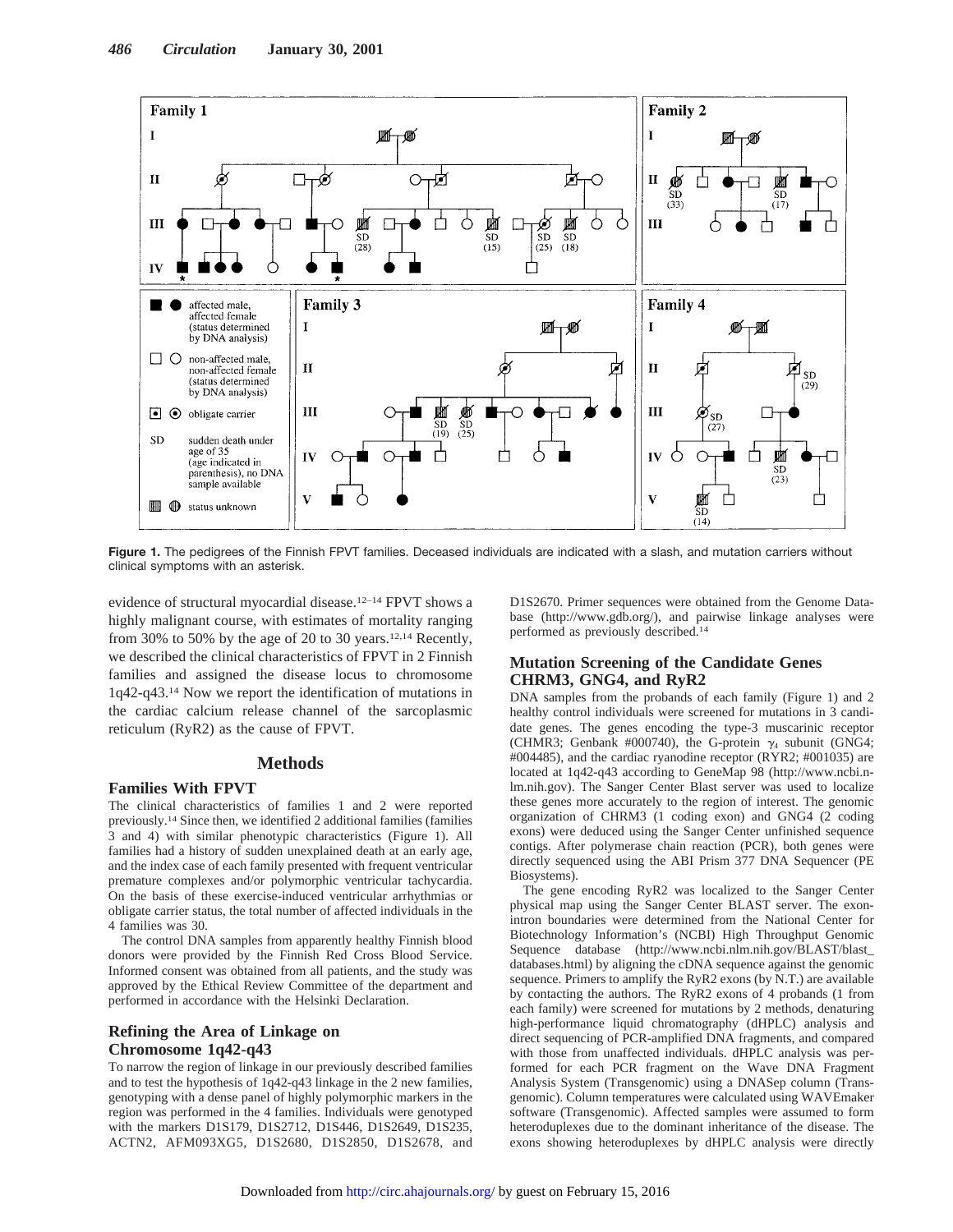| Variable             | Family 1               | Family 3               | Family 4              | <b>All Families</b>    |
|----------------------|------------------------|------------------------|-----------------------|------------------------|
| Mutation             | <b>RyR2 P2328S</b>     | <b>RyR2 V4653F</b>     | RyR2 Q4201R           |                        |
| No. of males/females | 5/8                    | 6/4                    | 1/2                   | 12/14                  |
| Age, y               | $29 \pm 14$ (11-53)    | $45 \pm 20$ (13-67)    | $56 \pm 16 (46 - 74)$ | $38 \pm 19(11 - 74)$   |
| Heart rate, bpm      | $71 \pm 12 (53 - 90)$  | $78 \pm 16(59 - 112)$  | 57                    | $73 \pm 14$ (53-112)   |
| QT, ms               | $400 \pm 30$ (340-450) | $390 \pm 50$ (340-510) | 460                   | $400 \pm 40$ (340-510) |
| QTc, ms              | $430 \pm 20$ (400-470) | $440 \pm 50$ (390-560) | 448                   | $430 \pm 40$ (390-560) |

**Clinical Characteristics of the Affected Individuals in the 3 Finnish FPVT Families With Established Missense Mutations of the RyR2 Gene**

Only individuals without drug treatment that could possibly affect heart rate and QT interval were included in this table.

Values are mean $\pm$ SD (range) unless otherwise indicated.

sequenced as above. The entire coding region of the RyR2 gene was eventually sequenced in all 4 probands, even after a causative mutation was identified, to ensure that there were no other amino acid changes cosegregating with the phenotype. The promoter region of the RyR2 gene was not analyzed.

On detection of a RyR2 amino acid change in a proband, all of his or her family members, the 3 other probands, and at least 100 DNA samples from apparently healthy Finnish blood donors were screened for the presence of the change. Restriction fragment length polymorphism assays for specific mutations were based on the use of the following restriction enzymes (the allele possessing the cleavage site is indicated in parentheses): P2328S, HaeIII (wild type); Q4201R, PvuII (mutant); V4653F, NcoI (wild type, an artificial site generated by a mismatch primer); intron 91 A to C nucleotide change  $(13682+67 \text{ C}>T)$ , NlaIII (allele C); and polymorphism Q2958R, BsrGI (allele Q, an artificial site generated by a mismatch primer). Alleles were identified by electrophoresis through 12.5% polyacrylamide gel of the cleavage products.

### **Results**

## **Identification of 2 New Affected Families With FPVT and Refinement of the Area of Linkage**

The phenotypic characteristics of families 1 and 2 were reported in our previous study.14 Some clinical characteristics of the 3 families that were subsequently shown to have RyR2 missense mutations are summarized in the Table. In Families 3 and 4, the number of unexplained deaths on sudden mental stress at the age of 16 to 25 years were 5 and 1, respectively, thus confirming the high mortality rate (30% by the age of 30 years) reported earlier in families 1 and 2.14 Symptoms never occurred before the age of 10 years in any of the families studied.

The electrocardiographic appearance of arrhythmias in families 3 and 4 was similar to that reported in families 1 and 2.14 On exercise testing, when heart rate exceeded an individual threshold, isolated unifocal and multifocal ventricular premature complexes and salvoes of multifocal ventricular complexes appeared. The left and right ventricular dimensions and systolic and diastolic function were normal in all affected individuals in the 4 families, with the exception of 2 cases (aged 46 and 47 years) in family 4, in whom a minor local bulging of the right ventricular outflow tract was observed on right ventricular cineangiography.

Results from haplotype analyses are summarized in Figure 2. For families 1 and 2, haplotype data were reported in our previous article14 and supplemented with additional markers in the present work. In family 3, a haplotype reaching from

D1S179 to D1S2670 was cosegregating with the disease. In family 4, a haplotype cosegregating with the disease was detected, but no informative recombinant individuals were observed. All 4 families had their own distinct haplotypes, consistent with the subsequent observation that all carried private mutations. Informative meiosis in pedigrees 1 and 3 localized the disease gene between markers D1S235 and D1S2670, an intermarker distance of  $\approx$  1.5 cM (Figure 2).

Family 3 had a maximum pairwise lod score of 2.43 at  $\theta=0$ with the marker D1S2670. In family 4, a lod score of 1.06 with the same marker was found at  $\theta=0$ . The combined lod score value of all 4 families was 8.23 at this marker.

## **Identification of 3 Missense Mutations in the RyR2 Gene in 3 Different Families**

Direct DNA sequencing of all protein-coding areas on the candidate genes CHMR3 and GNG4 failed to reveal any mutations in any of the 4 probands (data not shown). In contrast, the dHPLC and sequence analysis of the RyR2 gene revealed 3 missense mutations, each private to a distinct family (Figure 3). In family 1, a mutation substituting serine for proline at amino acid position 2328 (P2328S) was detected. Glutamine 4201 was mutated to arginine (Q4201R) in family 4. A valine to phenylalanine substitution at position 4653 (V4653F) was found in family 3. All these changes were shown to be mutations in evolutionarily conserved regions of the protein. The P2328S mutation is located in the large, footlike cytoplasmic domain of RyR2, and the latter 2 mutations occur in the carboxy-terminal part of the receptor, which contains several membrane-spanning, presumably critical regions of RyR2.15 All 3 amino acid alterations cosegregated with the clinical phenotype in the 3 pedigrees and were absent in at least 100 healthy control individuals (200 alleles).

| Family 1                                                                                                                                             | Family 2 | Family 3 | Family 4            |   |                                                                                                                                                                       |
|------------------------------------------------------------------------------------------------------------------------------------------------------|----------|----------|---------------------|---|-----------------------------------------------------------------------------------------------------------------------------------------------------------------------|
| D1S179<br>⇨<br>D1S2712<br>0<br>D1S446<br>っ<br>D1S2649<br>っ<br>D1S235<br>0<br>ACTN <sub>2</sub><br>D1S2680<br>っ<br>D1S2850<br>D1S2678<br>っ<br>D1S2670 |          | っ<br>0   | ۰<br>٠<br>$\bullet$ | っ | Affected<br>Non-affected<br>Allele segregating with the<br>normal phenotype<br>Allele segregating with the<br>disease phenotype<br>Non-informative or<br>not detected |

**Figure 2.** A summary of haplotypes delineating the disease locus (boxed) in chromosome 1q42-q43. Families do not share a common haplotype.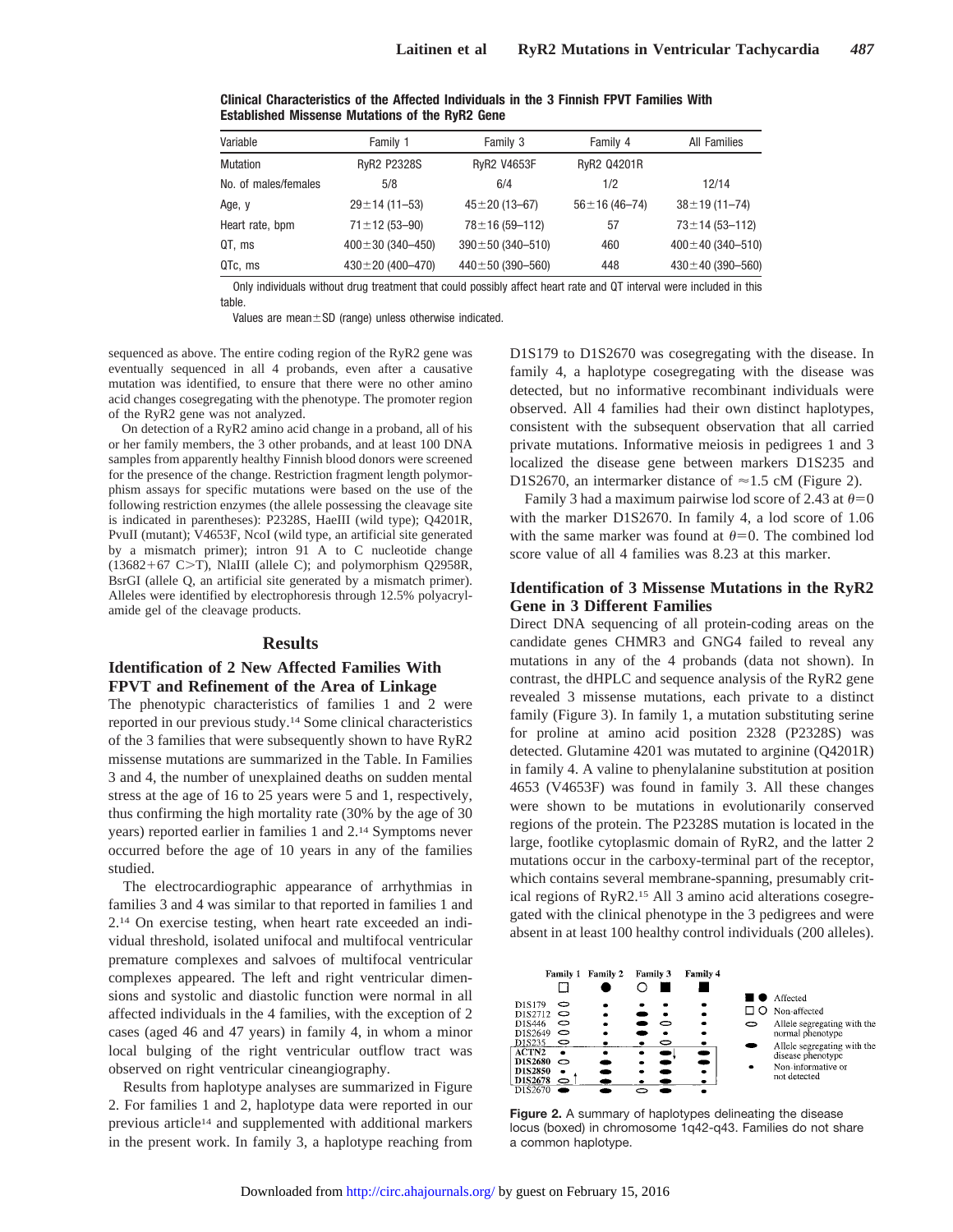

Polymorphism (Q2958R)



**Figure 3.** Sequence analysis of RyR2 mutations in 4 FPVT families and identification of a common Q2958R polymorphism. With V4653F mutation, reverse strand sequence is illustrated.

Two mutation carriers in family 1 had no clinical manifestations of the disease (aged 21 and 35 years).

In Family 2, no amino acid alterations were found in RyR2, but an intronic base change (A to C) located 67 bases downstream of the exon-intron boundary at cDNA bp 13682 was detected (Figure 3). This DNA alteration fully cosegregated with FPVT in the family, but it was also detected in 1 of 100 healthy control individuals.

An amino acid polymorphism substituting arginine for glutamine (Q2958R) was detected in all pedigrees (Figure 3). The variant Q2958R allele was present in a homozygous state in both affected and nonaffected individuals within the 4 families (data not shown), and it was also detected in healthy control individuals with allele frequencies of 0.74 for Q and 0.26 for R. While screening the RyR2 gene, the following silent nucleotide polymorphisms were also detected (the nucleotide numbering starts from initiation codon): 1359 C/T, 1776 A/T, 1863 C/T, 4160+50 A/G, 6688+72 G/T, 7221 to 56 A/G, 7808 C/T, 13 476+16 A/G, 13 783 to 6 A/G, 13 783 to 21 A/G, 13 914+8 A/C, 14 299 to 25 A/G, and 14 299 to 62 G/T (in case of an intronic alteration, positive numbers start from GT splice donor site and negative numbers from AG splice acceptor site). None of these nucleotide alterations resulted in amino acid change, and most of them were also present in control individuals.

#### **Discussion**

Stress- or emotion-induced polymorphic ventricular tachycardias occasionally cluster in families.12,14 Although this syndrome may represent a panel of etiologically heterogeneous disorders, the fact that life-threatening ventricular arrhythmias arise in hearts showing no apparent structural alterations favors the assumption that the underlying cause may affect the mechanisms regulating cardiac depolarization, repolarization, or excitation-contraction coupling, rather than structural

elements of the myocardium. This hypothesis proved to be correct: we were able to pinpoint the RyR2 gene as the apparent causative gene in Finnish FPVT patients.

Ryanodine receptors are the largest ion channels known to exist. Three different isoforms of ryanodine receptors, each encoded by different genes, have been characterized. The RyR1 gene is principally expressed in skeletal muscle,16 whereas RyR3 expression is virtually limited to the brain.<sup>17</sup> The human RyR2 gene encodes a product containing 4967 amino acids15 and is abundantly expressed in myocardium and, to some extent, in brain and gestational myometrium.18 The calcium-release channel RyR2 forms a homotetrameric membrane-spanning calcium channel on the sarcoplastic reticulum. Stimulation of voltage-sensitive L-type calcium channels (dihydropyridine) on the outer myocardial cell membrane permits the cellular entrance of minute amounts of calcium ions, which in turn activate RyR2 channels, allowing larger amounts of calcium ions to pass from the lumen of the sarcoplastic reticulum into the cytoplasm. This is sufficient to initiate myocardial contraction. Thus, the RyR2 channels serve to couple the excitation of myocardial cells to their actin/myosin contractile apparatus by a mechanism involving a calcium-induced calcium release.19,20

The RyR2 channel is composed of a carboxy-terminal domain, approximately one-fifth of its total size, that is anchored to the sarcoplastic reticulum by 4 to 10 membranespanning hydrophobic motifs and a very large, foot-like cytoplasmic domain that is in close connection with the outer cell membrane L-type calcium channels.21 Amino acids 4822 to 4829 seem to constitute part of the pore-forming segment.22 A potential ATP-binding site is situated between residues 2618 and 2653; calmodulin-binding sites are present between residues 2774 to 2806, 2876 to 2897, and 2997 to 3015; and residues for other potent modulators may be present in these same areas between residues 2618 to 3015.21,22 One of the 3 RyR2 mutations we identified (P2328S) is present in the amino-terminal domain, and the 2 other mutations (Q4201R andV4653F) are located in the carboxy-terminal region containing the transmembrane segments.

There are several lines of evidence that implicate these mutations as causes of FPVT in our families. First, all 3 mutations affect amino acid residues that are fully conserved in both the human<sup>15</sup> and rabbit RyR2,<sup>23</sup> human RyR1<sup>16</sup> and RyR3,17 and pig RyR1.24 Second, each mutation cosegregates with the trait in the corresponding family. Third, the 3 amino acid changes were not seen in 200 chromosomes from phenotypically unaffected individuals. Finally, it is unlikely that these mutations would represent innocent linkage markers of putative causative RyR2 mutations because the entire coding area was sequenced in each proband, and no other amino acid changes specific to the affected individuals were found. Whether these mutations affect calcium-induced activation, calcium permeation, modulator binding, or some other function of RyR2 awaits in vitro expression studies using mutant RyR2 cDNA constructs.

In contrast, we cannot judge whether the intronic  $A > C$ nucleotide change plays any pathogenic role. Because this change was also present in 1 of the 100 controls tested, it may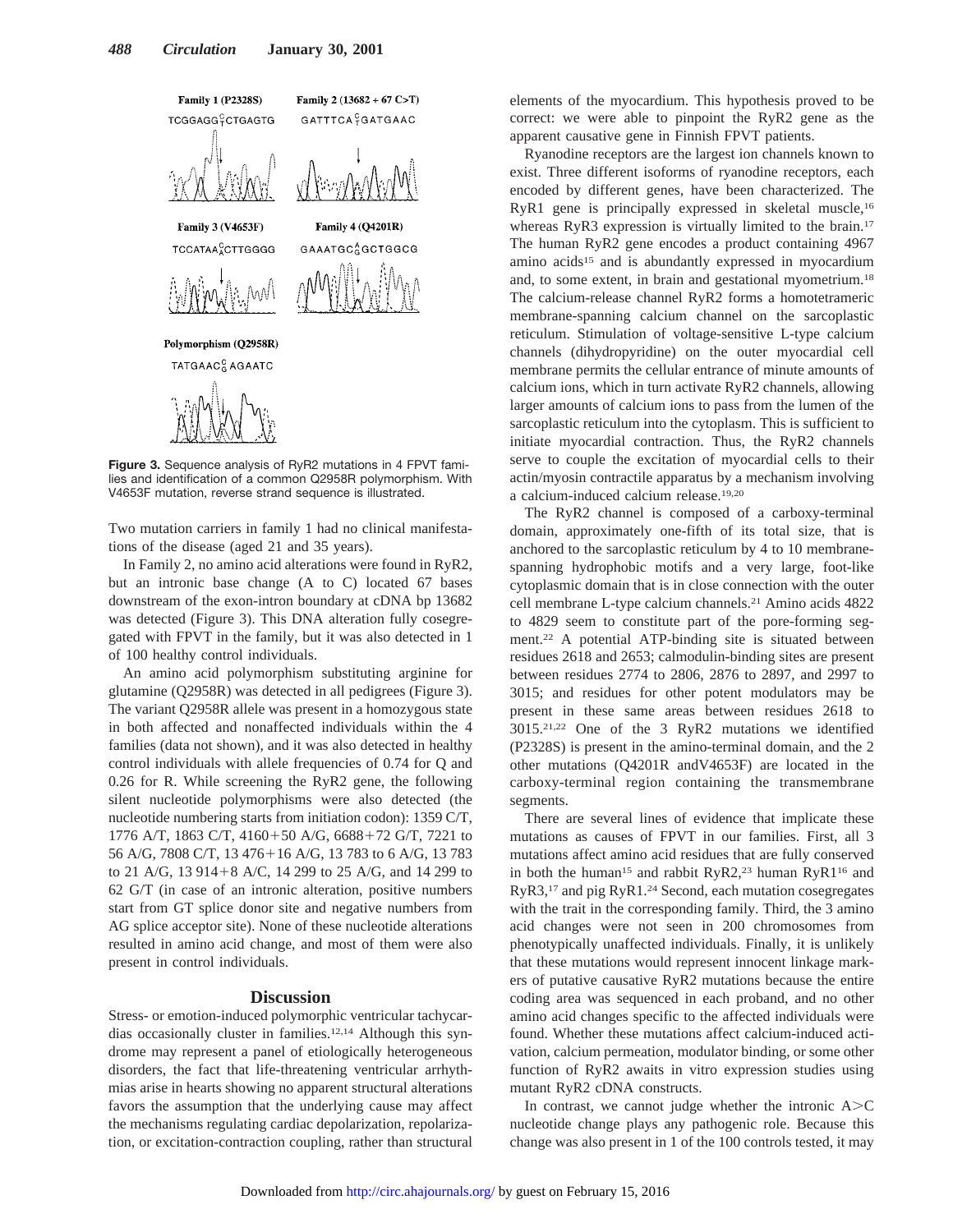represent an innocent polymorphism. Thus, we cannot fully exclude the possibility that in family 2, a putative causal mutation escaped detection by the 2 techniques used or that there is a different causal gene in this family. The common amino acid polymorphism Q2958R is localized within the area of interaction with the RyR2 modulator<sup>15</sup> and has remained highly conserved during the evolution of the ryanodine receptors.15–17,23,24 Therefore, it will be of interest to study the functional consequences of this variation in vitro.

The critical role of RyR2 is substantiated by the demonstration that mutant mice lacking RyR2 die during embryonic life with morphological abnormalities in the developing heart tube.25 RyR2 is downregulated in experimental heart failure in dogs,25,26 and the RyR2 protein and mRNA levels are also subnormal in failing human myocardium.<sup>27</sup>

Our data suggest that FPVT is a disease showing close kinship to malignant hyperthermia and central core disease, which are rare, dominantly inherited disorders of calcium signaling in striated muscle resulting from mutations of the RyR1 gene.28,29 Malignant hyperthermia is characterized by skeletal muscle rigidity and contractures, malignant cardiac arrhythmias, hypermetabolism, and eventually fever, which is typically triggered by the administration of halothane or depolarizing skeletal muscle relaxants. In contrast, patients with central core disease show muscular hypotonia and weakness but are at risk of hyperthermia during the administration of inhalational anesthetics. In both cases, mutations of the RyR1 gene seem to cluster in 3 regions: between residues 1 to 614, 2162 to 2458, and 4800 to 4900.29

A specific concealed form of ARVD (ARVD2) that has effort-induced polymorphic tachycardias but no changes in cardiac size or standard ECG has also been shown to map to chromosome 1q42-q43 in specific Italian families.5 The clinical picture of ARVD2 shows striking similarities with that of Finnish patients with FPVT, but differences were reported on histopathological examination: large areas of fatty-fibrous replacement were detected in the right ventricular wall of the Italian patients<sup>5,30</sup> but were absent in the Finnish patients.<sup>14</sup> These 2 diseases may be allelic,<sup>31</sup> thus forming another pair of ryanodine receptor syndromes in addition to that composed of malignant hyperthermia and central core disease and showing subtle phenotypic variations that originate from similar molecular defects. Interestingly, mutations of the cardiac sodium channel SCN5A may result in type LQT3 of the long-QT syndrome,<sup>32</sup> Brugada's syndrome,<sup>4</sup> or a progressive cardiac conduction defect,<sup>33</sup> adding even more complexity to the phenotypic sequelae stemming from defects of single cardiac ion channels.

The present findings have a major impact on the understanding of both normal and pathological excitationcontraction coupling mechanisms of the human myocardium, as well as on the molecular diagnosis of severe ventricular arrhythmias. If RyR2 mutations result in increased sensitivity of calcium-induced activation of the calcium-release channel complex, it will be important to determine whether the induction of arrhythmias in the FPVT patients can be dampened by blocking the L-type calcium channels.

In conclusion, mutations in the cardiac calcium-release channel type 2 are at least 1 cause of inherited polymorphic ventricular tachycardia, a dominantly inherited syndrome with a poor prognosis and hitherto unknown pathogenetic background. These findings should foster careful in vivo and in vitro studies on calcium signaling in the affected patients and should lead to a much better understanding of myocardial excitation-contraction coupling pathways.

#### **Acknowledgments**

This study was supported by grants from the Council of Health Sciences of the Finnish Academy, the Sigrid Juselius Foundation, the Finnish Foundation for Cardiovascular Research, and Biomedicum Helsinki Foundation. D.A.S. and K.M.B. are supported by American Heart Association grant 0030118N. B.B. is supported by a fellowship through the Society for Experimental Biology, and E.A.D. is supported through an Intramural Research Training Award from the National Institutes of Health. The authors thank Sirpa Stick for expert technical assistance and Christiane Robbins at NHGRI/NIH for sequencing assistance. We also thank Dr Tom Krusius of the Finnish Red Cross Blood Service for providing blood samples from healthy blood donors.

#### **References**

- 1. Zipes DP, Wellens HJ. Sudden cardiac death. *Circulation*. 1998;98: 2334–2351.
- 2. Ackerman MJ. The long QT syndrome: ion channel diseases of the heart. *Mayo Clin Proc*. 1998;73:250–269.
- 3. Chiang CE, Roden DM. The long QT syndromes: genetic basis and clinical implications. *J Am Coll Cardiol*. 2000;36:1–12.
- 4. Chen Q, Kirsch GE, Zhang D, et al. Genetic basis and molecular mechanism for idiopathic ventricular fibrillation. *Nature*. 1998;392: 293–296.
- 5. Rampazzo A, Nava A, Danieli GA, et al. The gene for arrhythmogenic right ventricular cardiomyopathy maps to chromosome 14q23-q24. *Hum Mol Genet*. 1994;3:959–962.
- 6. Rampazzo A, Nava A, Erne P, et al. A new locus for arrhythmogenic right ventricular cardiomyopathy (ARVD2) maps to chromosome 1q42-q43. *Hum Mol Genet*. 1995;4:2151–2154.
- 7. Rampazzo A, Nava A, Miorin M, et al. ARVD4, a new locus for arrhythmogenic right ventricular cardiomyopathy, maps to chromosome 2 long arm. *Genomics*. 1997;45:259–263.
- 8. Severini GM, Krajinovic M, Pinamonti B, et al. A new locus for arrhythmogenic right ventricular dysplasia on the long arm of chromosome 14. *Genomics*. 1996;31:193–200.
- 9. Ahmad F, Li D, Karibe A, et al. Localization of a gene responsible for arrhythmogenic right ventricular dysplasia to chromosome 3p23. *Circulation*. 1998;98:2791–2795.
- 10. Li D, Ahmad F, Gardner MJ, et al. The locus of a novel gene responsible for arrhythmogenic right-ventricular dysplasia characterized by early onset and high penetrance maps to chromosome 10p12-p14. *Am J Hum Genet*. 2000;66:148–156.
- 11. McKoy G, Protonotarios N, Crosby A, et al. Identification of a deletion in plakoglobin in arrhythmogenic right ventricular cardiomyopathy with palmoplantar keratoderma and woolly hair (Naxos disease). *Lancet*. 2000; 355:2119–2124.
- 12. Leenhardt A, Glaser E, Burguera M, et al. Short-coupled variant of torsade de pointes: a new electrocardiographic entity in the spectrum of idiopathic ventricular tachyarrhythmias. *Circulation*. 1994;89:206–215.
- 13. Fisher JD, Krikler D, Hallidie-Smith KA. Familial polymorphic ventricular arrhythmias: a quarter century of successful medical treatment based on serial exercise-pharmacologic testing. *J Am Coll Cardiol*. 1999; 34:2015–2022.
- 14. Swan H, Piippo K, Viitasalo M, et al. Arrhythmic disorder mapped to chromosome 1q42-q43 causes malignant polymorphic ventricular tachycardia in structurally normal hearts. *J Am Coll Cardiol*. 1999;34: 2035–2042.
- 15. Tunwell RE, Wickenden C, Bertrand BM, et al. The human cardiac muscle ryanodine receptor-calcium release channel: identification, primary structure and topological analysis. *Biochem J*. 1996;318: 477–487.
- 16. Zorzato F, Fujii J, Otsu K, et al. Molecular cloning of cDNA encoding human and rabbit forms of the  $Ca2+$  release channel (ryanodine receptor)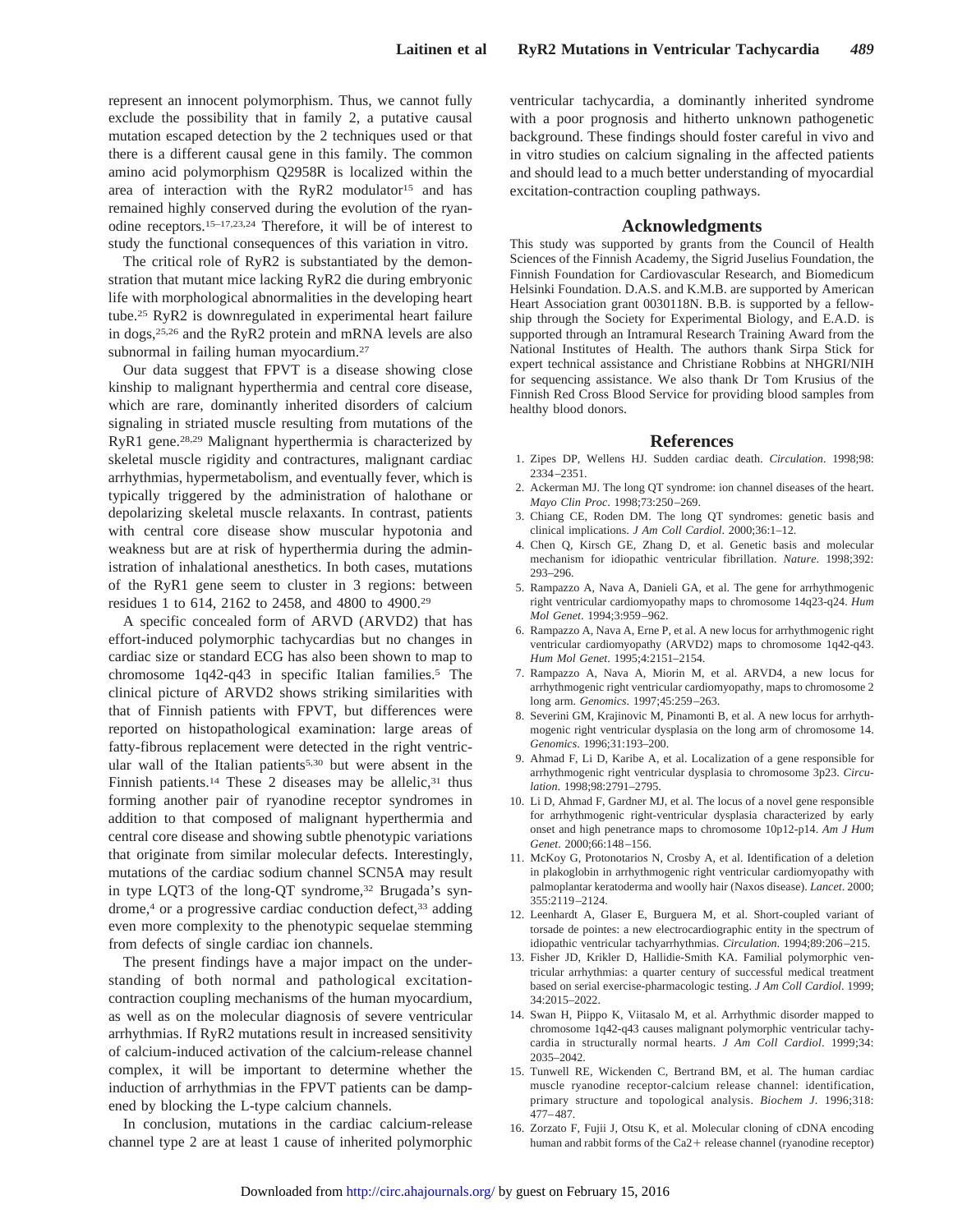of skeletal muscle sarcoplasmic reticulum. *J Biol Chem*. 1990;265: 2244–2256.

- 17. Nakashima Y, Nishimura S, Maeda A, et al. Molecular cloning and characterization of a human brain ryanodine receptor. *FEBS Lett*. 1997; 417:157–162.
- 18. Awad SS, Lamb HK, Morgan JM, et al. Differential expression of ryanodine receptor RyR2 mRNA in the non-pregnant and pregnant human myometrium. *Biochem J*. 1997;322:777–783.
- 19. Stokes DL, Wagenknecht T. Calcium transport across the sarcoplasmic reticulum - Structure and function of Ca2+-ATPase and the ryanodine receptor. *Eur J Biochem*. 2000;267:5274–5279.
- 20. Missiaen L, Robberecht W, Van Den Bosch L, et al. Abnormal intracellular Ca21 homeostasis and disease. *Cell Calcium*. 2000;28:1–21.
- 21. Coronado R, Morrissette J, Sukhareva M, et al. Structure and function of ryanodine receptors. *Am J Physiol*. 1994;266:C1485–C1504.
- 22. Zhao M, Li P, Li X, et al. Molecular identification of the ryanodine receptor pore-forming segment. *J Biol Chem*. 1999;274:25971–25974.
- 23. Otsu K, Willard HF, Khanna VK, et al. Molecular cloning of cDNA encoding the  $Ca2+$  release channel (ryanodine receptor) of rabbit cardiac muscle sarcoplasmic reticulum. *J Biol Chem*. 1990;265:13472–13483.
- 24. Fujii J, Otsu K, Zorzato F, et al. Identification of a mutation in porcine ryanodine receptor associated with malignant hyperthermia. *Science*.  $1991.253.448 - 451$
- 25. Hittinger L, Ghaleh B, Chen J, et al. Reduced subendocardial ryanodine receptors and consequent effects on cardiac function in conscious dogs with left ventricular hypertrophy. *Circ Res*. 1999;84:999–1006.
- 26. Vatner DE, Sato N, Kiuchi K, et al. Decrease in myocardial ryanodine receptors and altered excitation-contraction coupling early in the development of heart failure. *Circulation*. 1994;90:1423–1430.
- 27. Brillantes AM, Allen P, Takahashi T, et al. Differences in cardiac calcium release channel (ryanodine receptor) expression in myocardium from patients with end-stage heart failure caused by ischemic versus dilated cardiomyopathy. *Circ Res*. 1992;71:18–26.
- 28. Zucchi R, Ronca-Testoni S. The sarcoplasmic reticulum Ca2+ channel/ ryanodine receptor: modulation by endogenous effectors, drugs and disease states. *Pharmacol Rev*. 1997;49:1–51.
- 29. MacLennan DH. Ca2+ signalling and muscle disease. *Eur J Biochem*. 2000;267:5291–5297.
- 30. Bauce B, Nava A, Rampazzo A, et al. Familial effort polymorphic ventricular arrhythmias in arrhythmogenic right ventricular cardiomyopathy map to chromosome 1q42–43. *Am J Cardiol*. 2000;85:573–579.
- 31. Tiso N, Stephan DA, Nava A, et al. Identification of mutations in the cardiac ryanodine gene in families affected with arrhythmogenic right ventricular cardiomyopathy type 2 (ARVD2). *Hum Mol Genet*. In press.
- 32. Wang Q, Shen J, Splawski I, et al. SCN5A mutations associated with an inherited cardiac arrhythmia, long QT syndrome. *Cell*. 1995;80:805–811.
- 33. Schott JJ, Alshinawi C, Kyndt F, et al. Cardiac conduction defects associate with mutations in SCN5A. *Nat Genet*. 1999;23:20–21.